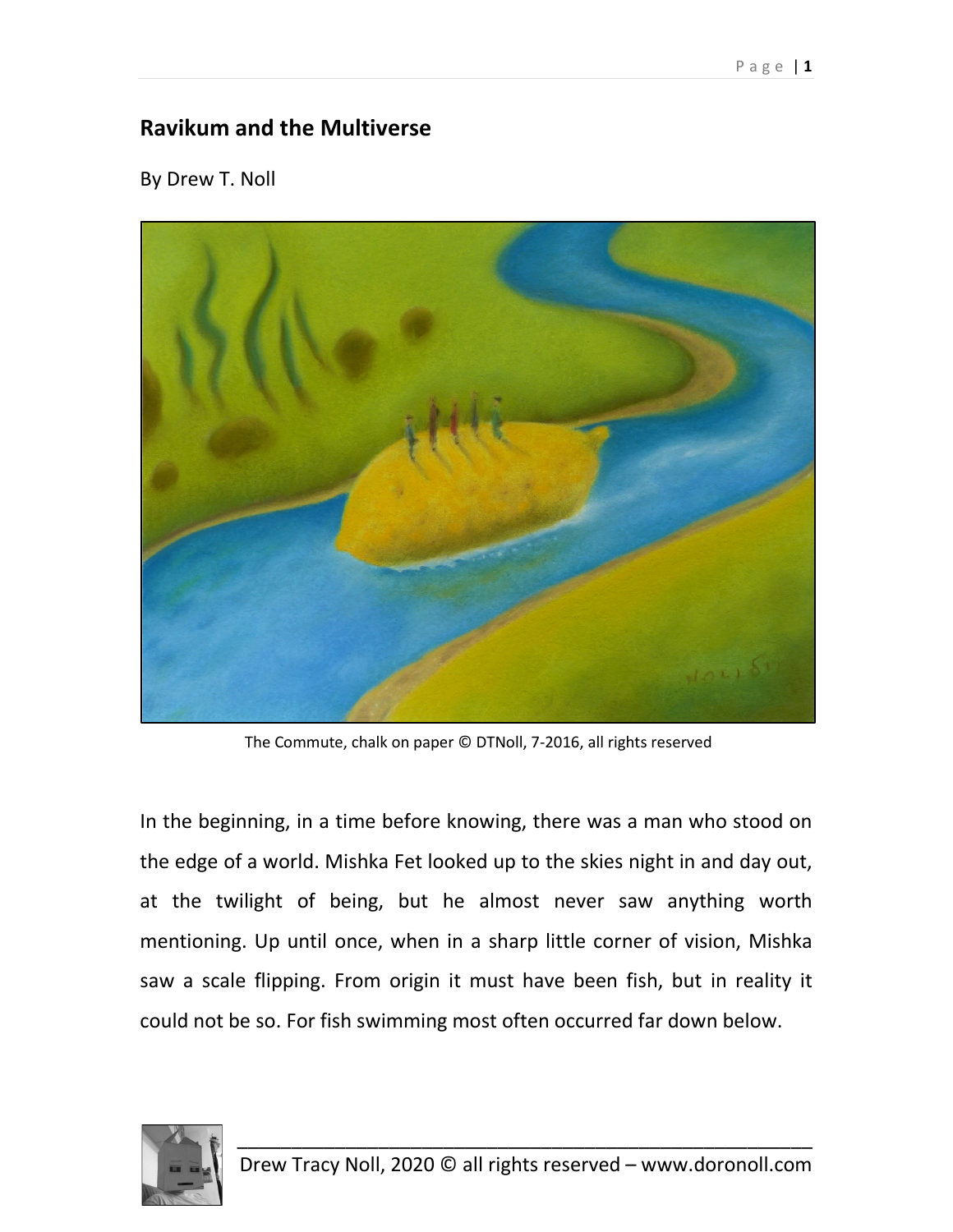Mishka blinked and missed nothing as it passed overhead, "*It cannot be that something else could only be and 'then' be said*," he thought. But, just then, he saw it again, a faint and small blink sparking out life as if something was actually there from the beginning. The scale flipping caught the light of the world under Mishka's feet and shone it back down, calling for help, sailing on the wind, and quite possibly not minding. Involuntarily, Mishka's mind erupted into thoughts—screaming—while standing upon his precipice of unknowing; and then … Mishka's mind fractured back into knowing, which filled in everything, all the blanks extending back to the

Mishka had seen something move, something to tell. A life was being lived up there all pell-mell he knew, so Mishka said it to everyone all around him. "There is a life up above, on something small, floating about on the wind, like a fish scale twirling, like a world unknown." *It cannot be that no one can see*, thought Mishka, "A life up above with living to give!? *My purpose is clear, and has been from the start, the time I spend dreaming is plainly more than it appears*. "Someone is up there. I know it! If only you'd all listen to the sights unfolding! There is up there a being shaking, a being unable to steer, full of fear, and flipping end-over … completely quaking!"

So, with care, gently, Mishka's mind reached out with his hand and fingers clasping, like transporting daddy long legs' by pinching, and then his mind placed the scale down with its world atop still reeling.



beginning.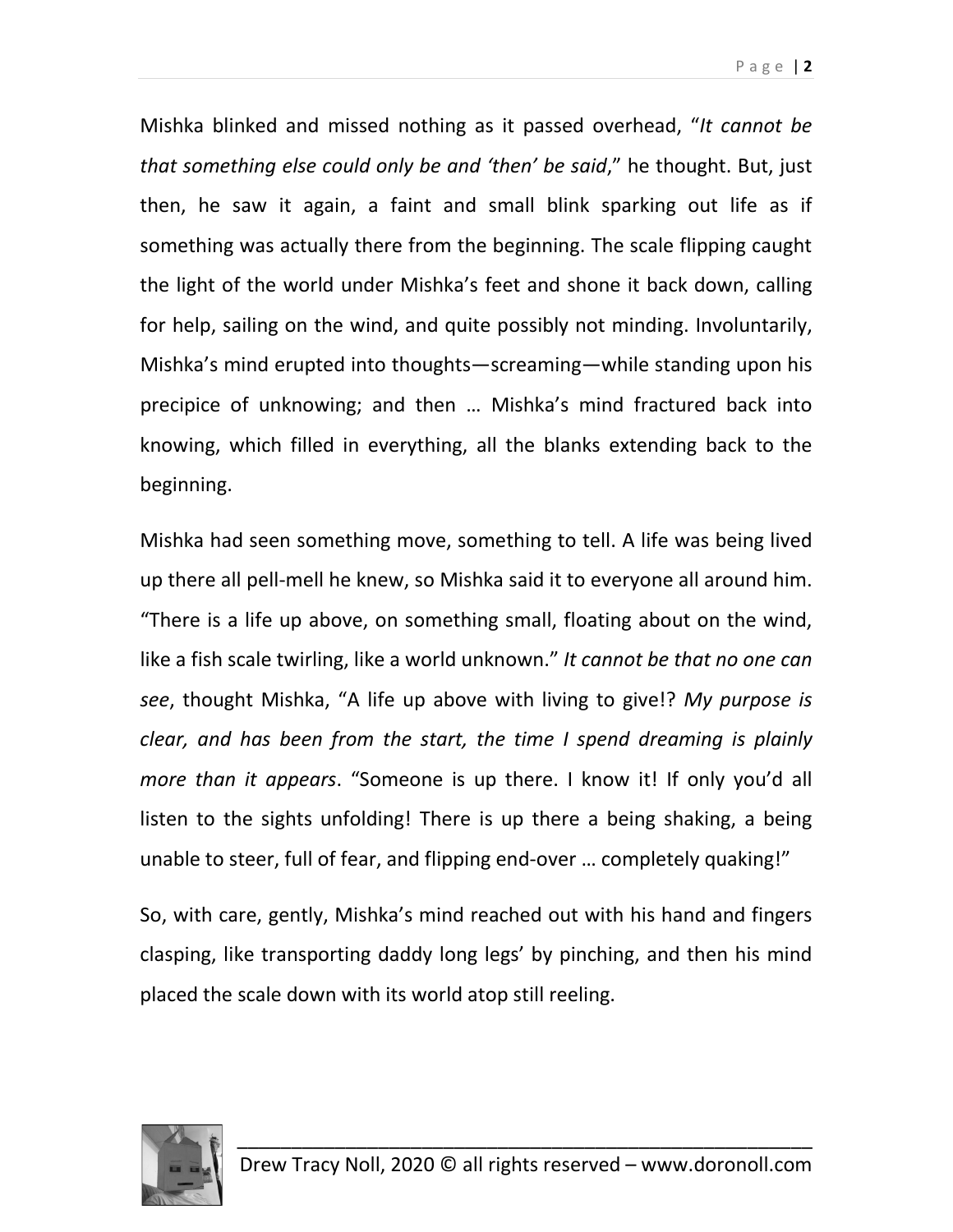"No, no way!" said the voice of reason. "There is nothing there and nothing worth seeing!"

"Believe me," said Mishka Fet, "I tell you sincerely that I see something big on that small thing. It's not just a scale dried out, once attached to a fish somewhere about, there's someone there I can see and quite likely there are more! Possibly there could be a whole world of beings just waiting to be seen!" said Mishka to the, oh so dour … reason.

"I think you're a fool!" laughed the voice of reason. And, inside of reason floated another wave, an echo of another, so reason had help now crying out and its voice then became louder … but then, even greater again, the tiny voice from the scale cried out.

So, Mishka, for real this time, reached out and plucked the scale from the air with a finger and thumb, then moved away to a corner hidden and did so entirely 'without' reason.

Then it began: all the names and the calling, for the news spread so quickly throughout the land, assailing us all—*Mishka the observer has finally cracked; he's a lens not worth looking through, and a crock full of slack…*

Mishka walked to and fro, for much of an hour, thinking to himself which to put down and what to see then. The scale was calibrating his worth, he just knew it, and he could do nothing to avoid the worst. There is a world—he saw right through it—riding high on the wind, with specks of life wandering throughout the whole realm. "All beings are in themselves worthy of

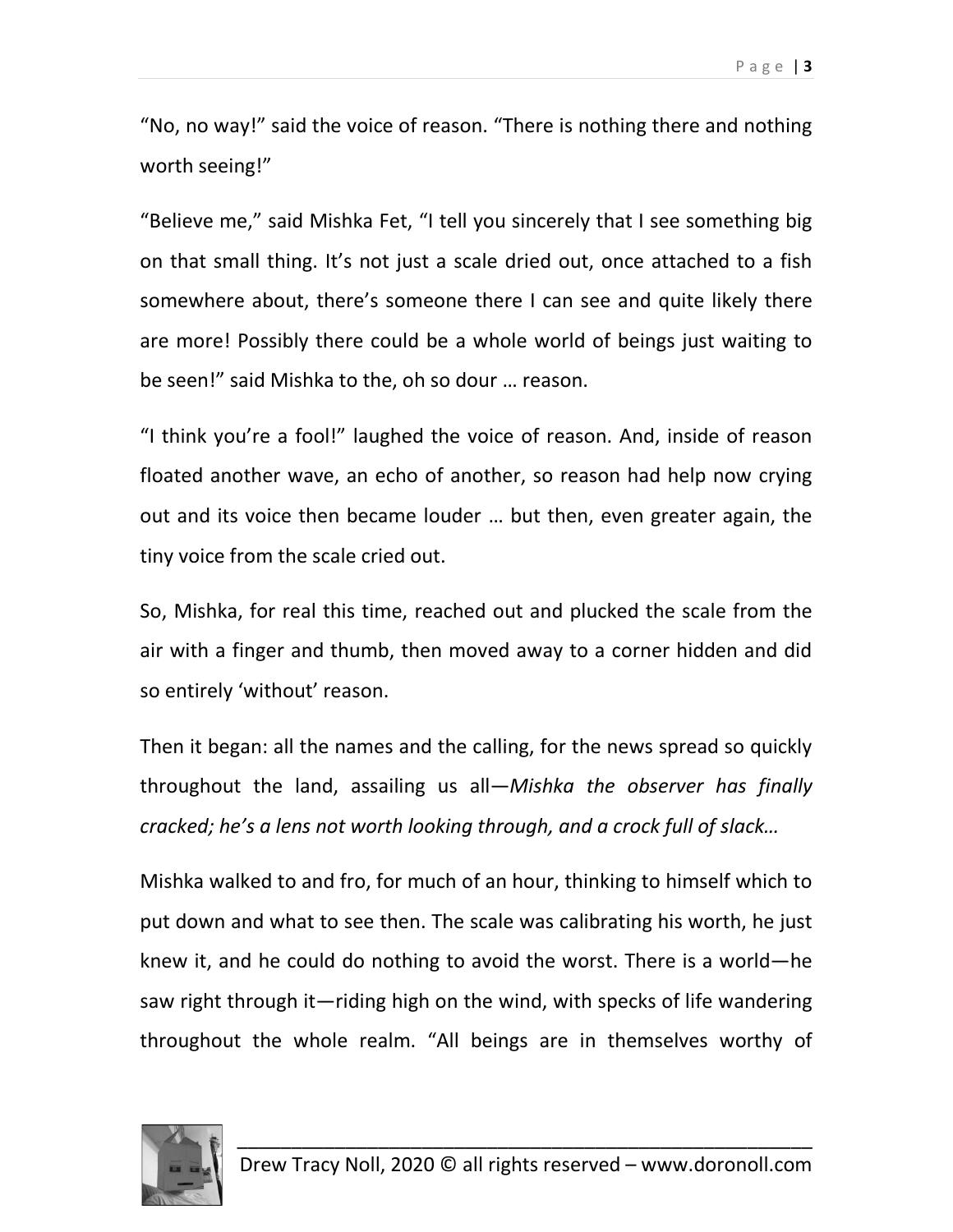themselves just being!" Mishka mumbled to himself… then stopped walking to listen deeper, much like a cavern yawning.

"Hey! The scale was talking!"

It was so faint he could barely make it out, so Mishka put his ear down to the eye seeing and listened for sights revealing. "Speak up, please," said a voice tiny and small, and then the voice called out, "Ravikum, here listening," his own name singing, which was most appealing. "You're a fine friend indeed and you've helped us all being, in love and what's left you've left us all hoping. We have lived life in tandem but not once knowing, and our towns bow down to your magic, all about us, now wielding."

"So, you mean," said Mishka Fet, "there are lands there built upon, too? You have factories and friendlies and forgotten relatives seeking wanting?"

"Why yes, we do," said Ravikum to the eye in the sky, "I'm too small to hear and to see is most impossible, but I run a town full of beings just like me. We have buildings and parks, busses and marts. All is quite small, by the standards 'you' set, but to us it is just right—it's just the best! And, so are you, for seeing us, too! Thank you so much for being such a sight!"

Mishka Fet, with fingers still clutching, called out saying, "I've got you, you're safe now, so don't worry. And, I'll never let you down!"

But just then the ground under Mishka Fet rumbled, causing his legs to wobble and step. The scale with Ravikum and the town began to wave all around, still pinched in the fingers of Mishka Fet as the rumble down below

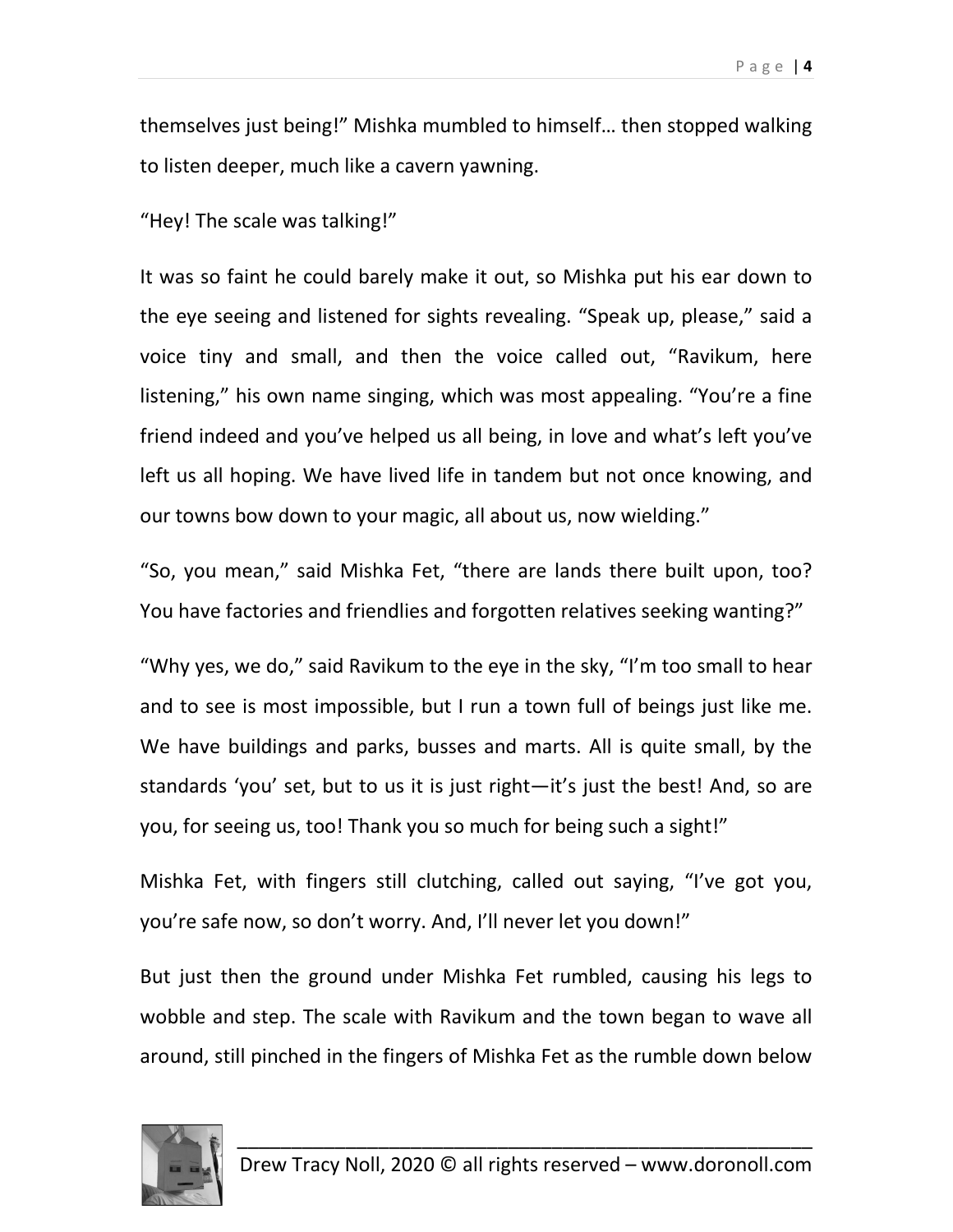grew into sound. Mishka refused to let go of the creatures he'd found, but the ground beneath him protested with renewed vigor, and with reason. For reason we all knew led to our world view. And so we all knew what to do… Ravikum had to be put down, since things non-existent in a world full of none could never be shown, much less seen or heard from again.

And, the rumblings from below kept right on going from that afternoon and into the night, and everyone held on while Mishka held tight. "*The discovery he'd made was far more important than reason was saying!*" Mishka knew it as he kept the tiny scale from swaying.

Mishka said to himself, "I'll hold on to the bitter end, since I need to know what this is. I see it alone with my eye stuck tightly to a scope, and I know that it's a scale with creatures living there! I'll not let go until I find out: from where it began, and from whence I come as well! This discovery will tell me, I am most sure of it all!"

Then they all began to fall. A great whoosh was heard by all that looked up that day, and in a squall of temptation it began to rain down. Thumping in every corner, water splashed all around. It fell from the sky but blew in sideways as well, a storm to remember and for all to tell. Reason was winning and Mishka knew it, so he began to release the scale as it was tipping. Ravikum, way down below, had been ready, since also he knew it, and called out to his townsfolk, "Start swimming!" Every drop, you see, to them was an ocean!

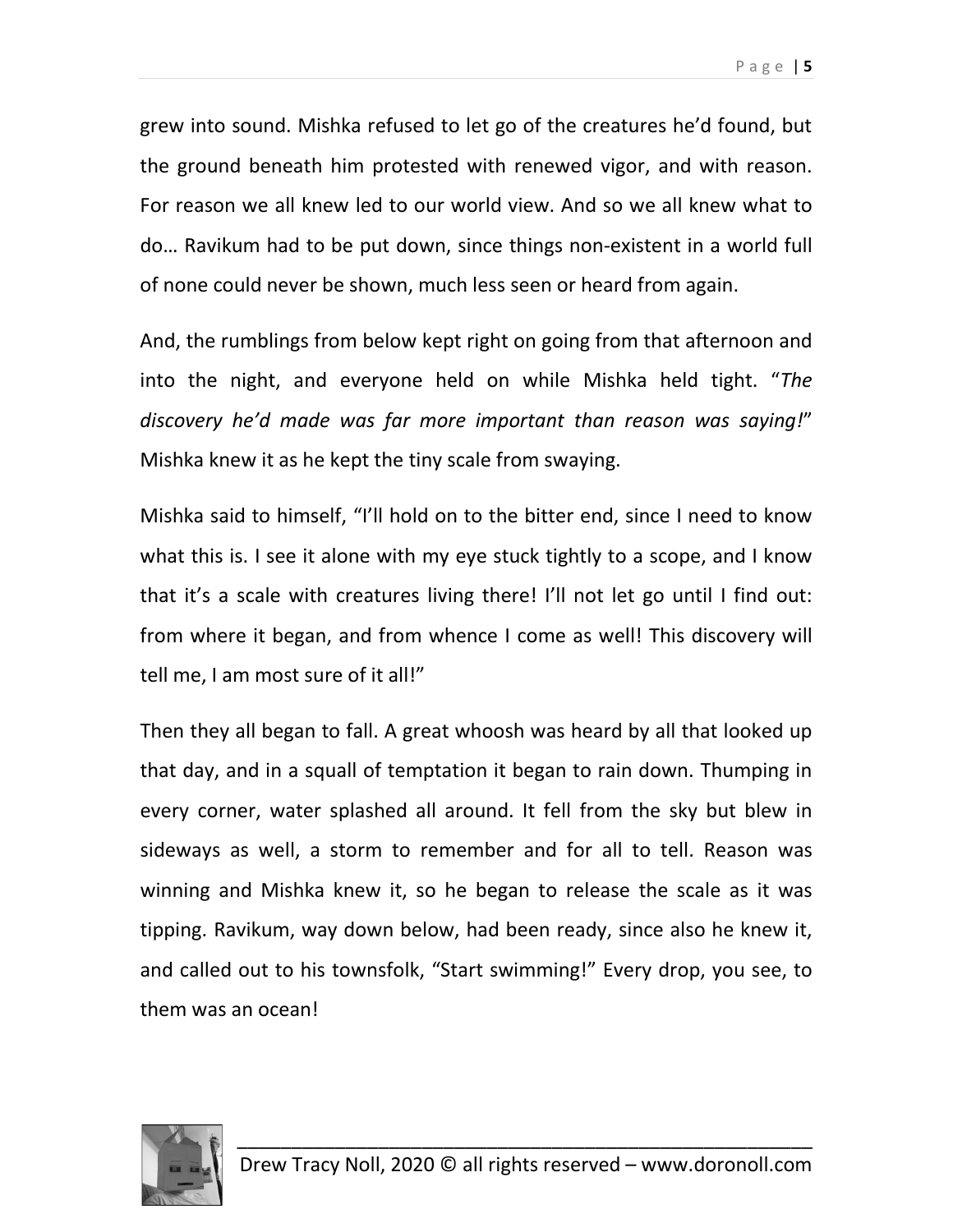The fish scale finally released from the grip Mishka had upon it, and it floated high up as the water dripped down from it. All the townsfolk stopped swimming with the ocean dried up, and the fish scale flew, that day, even higher up. Mishka Fet watched from his scope as his prize floated above, sailing deeper and deeper into space, and yes … reason sat upon Mishka's shoulder saying, "I told you so."

Ravikum looked down as Mishka became smaller, and with the scale now even, he saw out even further. The storm that had developed balanced the world, Ravikum now understood, and as the fish scale floated higher, so he could see ends unfold tighter, the curvature of the world stopped with water wringing it all out, and then ringing it all in. But, at the center of it all was a sight unfolding—beneath the eye pointed up was an island … *just floating?* The stars up above had said it before, but reason down below kept Mishka miss-stepping. The origin of beginning came from a giant fish shedding; other scales tipping were common and all about, but the fish swimming across a sea of unknowing was new and unspoken, without any doubt.

Mishka Fet looked up into his sky, as the world stopped trembling, and watched the fish scale he discovered disappear into heaven. He wished he could grasp it just one last time, but knew it could never be as he watched it climb. It disappeared into nothing and left no one thinking, all but for Mishka's singing, of course, sparring with rhyme. And then with a flip of a fish Mishka's world ceased to be, and Mishka Fet's friend, floating away far overhead, looked down in wonder as Mishka and his world went down